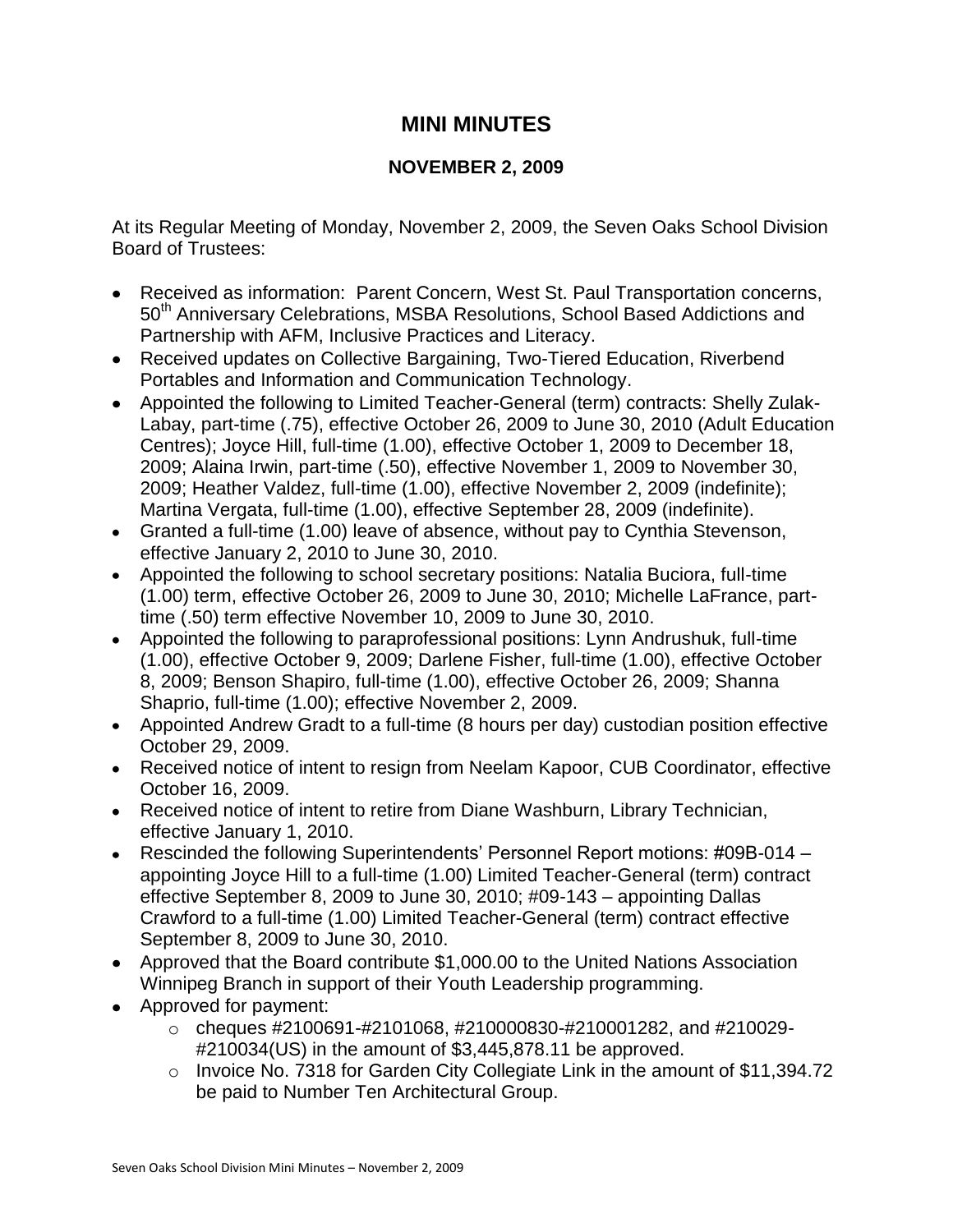- $\circ$  Invoice No. 7319 for Renovations at Edmund Partridge School in the amount of \$5,618.70 be paid to Number Ten Architectural Group.
- o Invoice No. 7321 for Sunny Mountain Daycare Feasibility Study in the amount of \$2,514.75 be paid to Number Ten Architectural Group.
- o Certificate of Payment No. 5 for Garden City Collegiate West Roof Replacement/Reinforcement Phase 2 in the amount of \$313,635.35 be paid to Regent Construction.
- o 7-1/2% Statutory Holdback on Certificate of Payment No. 5 for Garden City Collegiate West Roof Replacement/Reinforcement Phase 2 in the amount of \$24,218.95 be paid to the SOSD/Regent Construction-GCCI West Roof Reinforcement Phase 2 account.
- o Invoice No. 060941-0564 for Frog Pond in the amount of \$991.18 be paid to UMA AECOM Canada Ltd.
- $\circ$  Invoice No. 070641-0135 for Frog Pond in the amount of \$1,113.00 be paid to UMA AECOM Canada Ltd.
- o Invoice No. 070941-0558 for Frog Pond in the amount of \$1,272.00 be paid to UMA AECOM Canada Ltd.
- o Certificate of Payment No. 10 for Renovations at Edmund Partridge Community School in the amount of \$218,158.42 be paid to Westland Construction.
- o 7-1/2% Statutory Holdback on Certificate of Payment No.10 for Renovations at Edmund Partridge Community School in the amount of \$16,846.21 be paid to the SOSD/Westland Construction-EP Renovation 410 account.
- o Certificate of Payment No. 14 for GCCI Link and Renovations in the amount of \$506,287.34 be paid to Westland Construction.
- o 7-1/2% Statutory Holdback on Certificate of Payment No. 14 for GCCI Link and Renovations in the amount of \$39,095.55 be paid to the SOSD/Westland Construction account.
- Received as information:
	- o Conference report: Prepared Minds, Prepared Places, October 25-27, 2009, Toronto, Ontario.
	- o Steve Medwick, Principal, Garden City Collegiat and Guy Desmarias, French Immersion Department: intention of organizing a student trip to Europe, Spring 2010.
	- o Pine Creek School Division and CUPE Local 3344: Ratified Agreement.
	- o John Tooth, Manitoba Representative on the Copyright Consortium: New School Tariff.
	- o Linda Minkevich, Community Outreach Coordinator, Alliance of Manitoba Sector Councils: The Right Connections - Opening Doors Parents' Expo, Saturday, November 7, 2009.
	- o North American Association of Educational Negotiators: Conference information and registration package.
	- o Darryl Gervais, Acting Director, Instruction, Curriculum and Assessment Branch. Release of Working Together: Supporting Students in Transition - Sharing Student Information between First Nations and Provincial Schools.